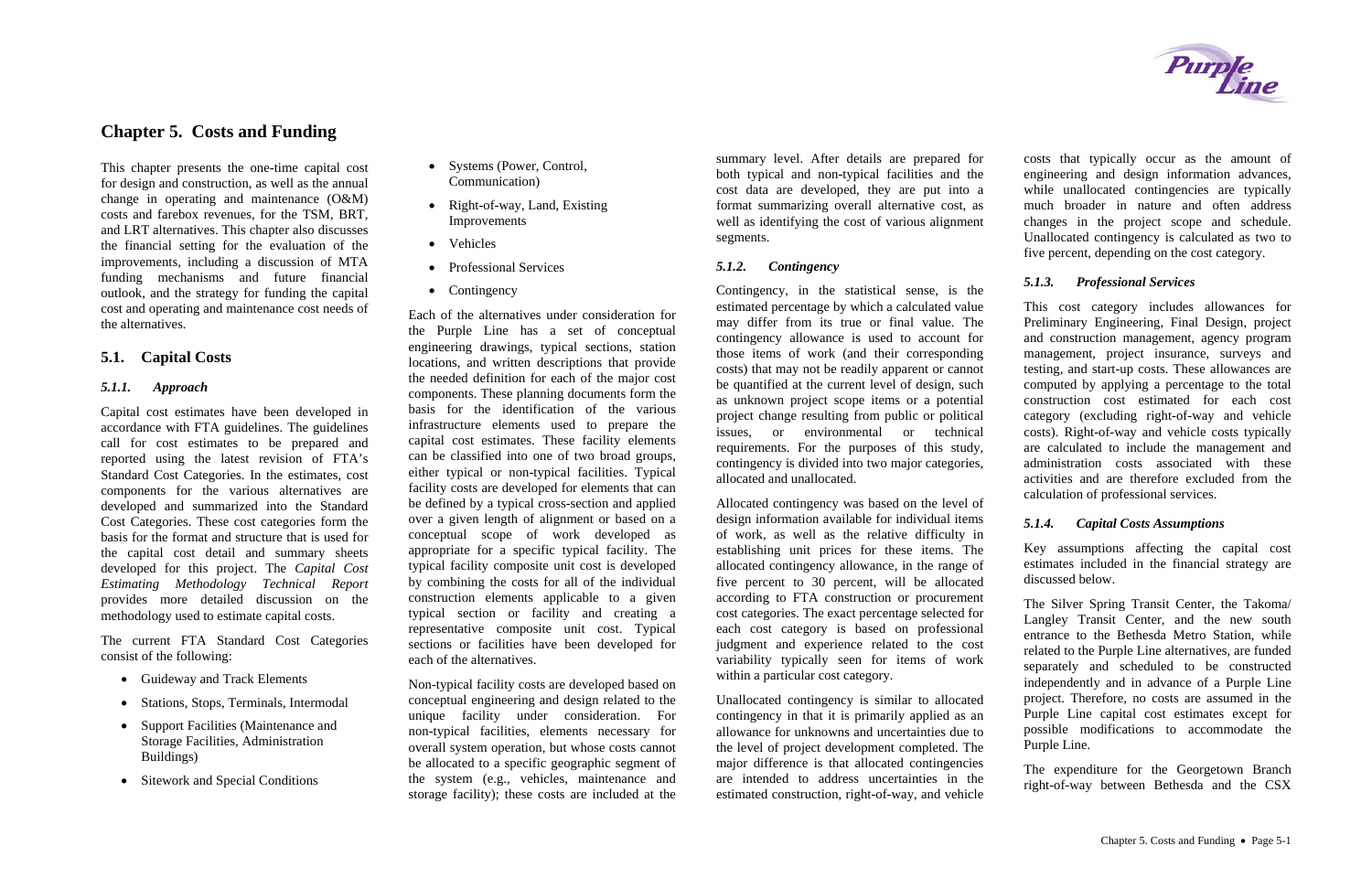

Metropolitan Branch, purchased previously by Montgomery County for the specific purposes of providing both a transitway and trail, is assumed to be already contributed by the County to the project.

It is also assumed that the use of roadway rightsof-way controlled by the state, counties, and local jurisdictions, including those on the University of Maryland campus in College Park and at Metro stations, would be granted to the project at no cost, except for construction of new facilities and replacement or repair of existing facilities and utilities.

The construction of the Capital Crescent Trail between Bethesda and Silver Spring is part of the Purple Line. While the design of the Purple Line includes this parallel trail, it is assumed that a separate funding program would be undertaken

by Montgomery County for implementation and maintenance of the trail (e.g., local or state funding sources). The Green Trail is not part of the Purple Line and therefore would be funded separately by Montgomery County.

The capital cost estimates assume traditional design-bid-build procurement, construction, and equipping for implementing the Purple Line, although other means of project implementation could be used, such as design-build.

For reasons of construction, corridor readiness, and funding availability, the Purple Line could be implemented in stages or phases. At this point, no definitive decision has been made regarding any phasing or staging, but some possible initial phases, referred to as minimum operable segments (MOSs), could be, in no particular order or likelihood, Bethesda to Silver Spring, Silver Spring to College Park, Silver Spring to New Carrollton, or Bethesda to College Park. Any initial MOS phase would require a maintenance and storage facility.

#### *5.1.5.Capital Cost Estimates*

The cost estimates for the TSM, BRT, and LRT Alternatives are presented in Table 5-1. The table shows the increasing cost of the alternatives. This reflects the discussion of the intent and definitions of the alternatives in Chapter 2, where increased capital investment in dedicated and grade-separated alignment elements enable faster and more reliable operating speeds and travel times. In general, LRT alternatives have higher capital costs than BRT alternatives due to LRT's need for continuous track, power, and signal systems. For the High Investment Alternatives, where the BRT and LRT would have similar

guideway features, such as tunnels and dedicated lanes, the cost differential between the modes narrows.

The Silver Spring/Thayer design option, being considered for the High Investment Alternatives, would cost approximately \$53,600,000 less than the High Investment option for BRT, and \$50,200,000 less for LRT.

The proposed right-of way or easement lines generally were set 10' to 15' +/- beyond the edge of the typical section to allow for construction activity required for embankments, retaining walls and/or erosion and sediment control measures.

The Preinkert/Chapel Drive design option being considered for the Medium Investment Alternatives would cost \$10,090,000 more for BRT and \$11,300,000 more for LRT.

The Medium Investment BRT variation via Jones Bridge Road, with the addition of the station at Woodmont Avenue and St. Elmo Street, would have an estimated capital cost in 2007 dollars of \$597,000,000, which includes \$60,000,000 for a new southern entrance at the Medical Center Metro Station, viewed as a critical element to achieve the travel time benefits for trips transferring to and from the Red Line at Medical Center. The other variation, Medium Investment BRT Extended to Medical Center with the addition of the station at Woodmont Avenue and St. Elmo Street, would have an estimated capital cost in 2007 dollars of \$585,000,000 This variation could use the existing Medical Center Station entrance.

# **5.2. Operating and Maintenance Costs**

#### *5.2.1.Approach*

Estimating operating and maintenance costs for an Alternatives Analysis involves two major steps: 1) development of operating plans and estimation of operating statistics for the transit mode included in each alternative, and 2) development of operating and maintenance cost models and their application to the operating statistics obtained in Step 1 to estimate the

| <b>Description</b>                                 | <b>TSM</b> | Low<br>Investment<br><b>BRT</b> | <b>Medium</b><br>Investment<br><b>BRT</b> | <b>High</b><br><b>Investment</b><br><b>BRT</b> | Low<br>Investment<br><b>LRT</b> | <b>Medium</b><br>Investment<br><b>LRT</b> | <b>High</b><br><b>Investment</b><br><b>LRT</b> |
|----------------------------------------------------|------------|---------------------------------|-------------------------------------------|------------------------------------------------|---------------------------------|-------------------------------------------|------------------------------------------------|
| Length (miles):                                    | 16         | 16.9                            | 16.8                                      | 16.8                                           | 16.2                            | 16.4                                      | 16.5                                           |
| <b>Number of Stations:</b>                         | 21         | 22                              | 22                                        | 21                                             | 21                              | 21                                        | 20                                             |
| Number of Revenue Vehicles:                        | 68         | 60                              | 49                                        | 42                                             | 44                              | 44                                        | 44                                             |
|                                                    |            |                                 |                                           |                                                |                                 |                                           |                                                |
| Guideway and Track Elements                        | \$10.54    | \$76.06                         | \$150.57                                  | \$473.02                                       | \$307.52                        | \$311.01                                  | \$557.71                                       |
| Stations, Stops, Terminals, Intermodal             | \$6.23     | \$49.04                         | \$82.32                                   | \$126.73                                       | \$103.12                        | \$101.62                                  | \$157.33                                       |
| Support Facilities: Yards, Shops, Admin. Buildings | \$0.00     | \$21.60                         | \$17.64                                   | \$15.12                                        | \$82.29                         | \$82.29                                   | \$82.29                                        |
| <b>Sitework and Special Conditions</b>             | \$3.20     | \$48.88                         | \$92.81                                   | \$95.72                                        | \$86.98                         | \$94.56                                   | \$82.48                                        |
| <b>Systems</b>                                     | \$1.42     | \$29.06                         | \$24.65                                   | \$21.23                                        | \$127.04                        | \$126.59                                  | \$130.31                                       |
| <b>Construction Subtotal</b>                       | \$21.40    | \$224.63                        | \$367.99                                  | \$731.82                                       | \$706.95                        | \$716.08                                  | \$1,010.11                                     |
|                                                    |            |                                 |                                           |                                                |                                 |                                           |                                                |
| Right-of-Way, Land, Existing Improvements*         | \$3.21     | \$33.10                         | \$37.10                                   | \$49.80                                        | \$58.30                         | \$59.70                                   | \$69.50                                        |
| Vehicles                                           | \$48.27    | \$42.59                         | \$34.78                                   | \$29.81                                        | \$170.23                        | \$170.23                                  | \$170.23                                       |
| <b>Professional Services</b>                       | \$6.85     | \$71.88                         | \$117.76                                  | \$234.18                                       | \$226.22                        | \$229.15                                  | \$323.24                                       |
| <b>Unallocated Contingency</b>                     | \$2.24     | \$14.18                         | \$22.19                                   | \$42.87                                        | \$44.44                         | \$44.99                                   | \$61.76                                        |
| <b>Total Project Cost</b>                          | \$81.96    | \$386.39                        | \$579.82                                  | \$1,088.48                                     | \$1,206.15                      | \$1,220.15                                | \$1,634.84                                     |

**Table 5-1: Alternatives Capital Cost Estimate (2007 dollars, in millions)**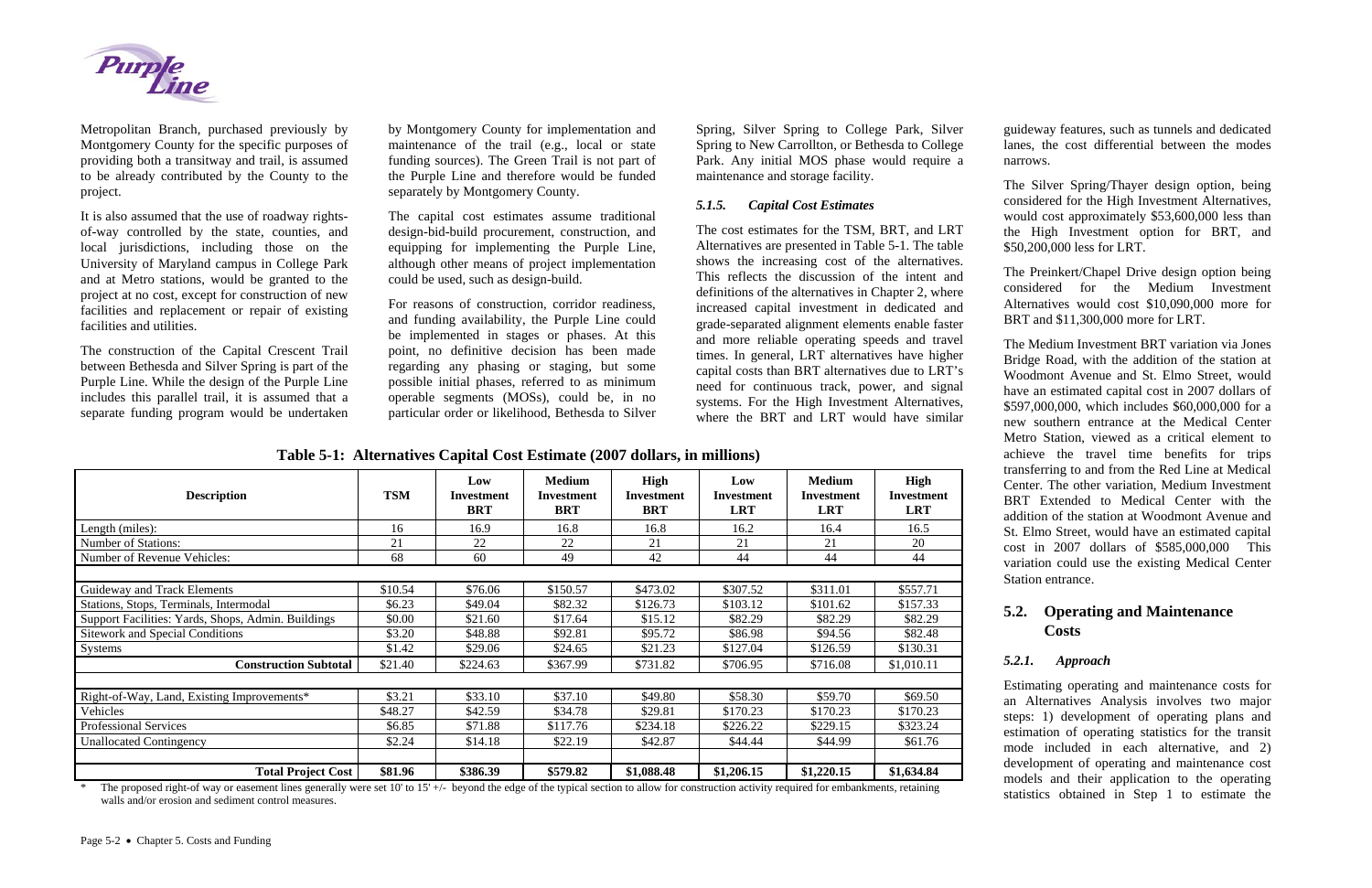operating and maintenance costs for the new service. The operating statistics (e.g., vehicle hours, vehicle miles) are derived from the final operating plan for each service alternative after the equilibration step in the travel demand process. Equilibration is the step whereby the supply of transit service (number of vehicles operating and passenger carrying capacity provided in a given period) is balanced with the demand (number of passengers to be carried in a given period) as estimated using travel demand models. The final operating plan describes the level of service to be provided as part of each alternative, including peak and off-peak service for weekdays and weekends.

The estimating approach used for this study conforms to the FTA's most recently issued technical guidelines for transit alternatives analysis (*Procedures and Technical Methods for Transit Project Planning: Review Draft,* September 1986 and updates), to the extent possible at this stage of the planning process. In particular, the transit cost models use the resource buildup approach methodology recommended by FTA, and the cost models are fully allocated models. This means that they test the effects of system changes (such as expansions of the rail or bus system) on costs of all areas of the agency's operation and are capable of testing different levels of costs for many individual elements of the operation, including the wages and salaries of operators and maintenance personnel, costs for fringe benefits and fuel. The models, which are derived principally using National Transit Data, follow FTA's recommended approach of separating and classifying individual expense categories.

<span id="page-2-0"></span>Public transportation in the corridor is provided by a variety of transit agencies, including MTA, WMATA, and county systems operated by Montgomery and Prince George's Counties, as well as other systems such as the UM shuttle.

The resulting operating and maintenance cost estimates were validated by comparing them to actual expenditures using recent MTA bus and light rail operation statistics. Separate bus operating and maintenance cost models and estimates were developed for local and express WMATA Metrobus, the county-operated bus services, and other bus services. WMATA and county bus information were used to develop the operating and maintenance cost models for those services. The *Operating and Maintenance Cost Estimate Technical Report* documents the development of the operating and maintenance cost models and estimates, including documentation of the data sources.

The BRT and LRT Alternatives involve three elements affecting operating and maintenance costs: the costs of operating and maintaining the line haul BRT or LRT services, including vehicles; the cost of operating and maintaining the BRT or LRT facilities, including guideways, stations, and other physical components; and the changes in operating and maintenance costs from the adjustment of the local bus services along and across the corridor to reflect shifting ridership demand.

### *5.2.2. Operating and Maintenance Cost Assumptions*

The MTA is assumed to be responsible for

operation and maintenance of the Purple Line services and associated costs. MTA is also assumed to operate the additional express bus services that comprise the bulk of the additional service operated under the TSM alternative.

MTA, WMATA, Montgomery County, Prince George's County, University of Maryland, and other transit operators in the corridor and surrounding region will continue to be responsible for operations and maintenance of their bus and rail transit services and facilities, recognizing that some adjustments to service levels and routing (in the case of bus services) may result from implementation of the project.

The cost of operating and maintaining the hiker-biker trail built in conjunction with or adjacent to the Purple Line would be the responsibility of Montgomery County, the owner of the Georgetown Branch Trail.

The operating and maintenance cost estimates assume the current practice of operating and maintaining transit services would continue, although other means of operating and maintaining the services and facilities could be used.

As discussed in Section 5.1.4, *Capital Cost Assumptions*, the project could be implemented in stages or phases and have a modified operating plan.

### *5.2.3. Operating and Maintenance Cost Estimates*

Operating and maintenance cost estimates for each alternative were determined by multiplying the unit costs by the number of vehicles, hours and miles of service, and, in the case of LRT, the one-way track miles under each option. The fully burdened cost comes from adding the costs generated by these factors as well as the factors for the BRT guideway and an add-on cost for underground stations.

[Table 5-2](#page-2-0) shows the total annual estimated operating and maintenance costs for the alternatives. Because higher capacity BRT and LRT vehicles allow the same number of passengers to be carried with fewer vehicles and fewer operators, some of the BRT and LRT alternatives have lower overall operating costs than alternatives using more conventional bus services, including the TSM alternative.

The various Build alternatives range between approximately \$17 million and \$26 million in cost. The costs are lower for the High Investment Alternatives, because under these alternatives the proposed BRT or LRT service would replace more of the existing bus service and the guideway bus services would operate faster and thus more efficiently, than under the Low and Medium Investment Alternatives.

### **Table 5-2: Total Annual Estimated Operating and Maintenance Costs (2007 dollars in millions)**



| <b>Description</b>                                                                                    | <b>TSM</b> | Low<br>Investment<br>BRT | <b>Medium</b><br>Investment<br><b>BRT</b> | <b>High</b><br>Investment<br><b>BRT</b> | Low<br><b>Investment</b><br><b>LRT</b> | <b>Medium</b><br>Investment<br><b>LRT</b> | High<br><b>Investment</b><br><b>LRT</b> |
|-------------------------------------------------------------------------------------------------------|------------|--------------------------|-------------------------------------------|-----------------------------------------|----------------------------------------|-------------------------------------------|-----------------------------------------|
| Incremental Annual Bus and BRT O&M, (including<br><b>BRT</b> Service, Station and Guideway Operation) | \$14.6     | \$17.3                   | \$17.3                                    | \$15.8                                  | $(-\$3.6)$                             | $(-\$3.6)$                                | $(-\$3.6)$                              |
| Incremental Annual LRT O&M, Service, Station and<br><b>Guideway Costs</b>                             |            |                          | $\overline{\phantom{0}}$                  |                                         | \$30.0                                 | \$28.6                                    | \$25.8                                  |
| Total Annual O&M Cost Increase over No Build                                                          | \$14.6     | \$17.3                   | \$17.3                                    | \$15.8                                  | \$26.4                                 | \$25.0                                    | \$22.8                                  |
| Annual Change in Systemwide Farebox Revenue                                                           | \$2.4      | \$3.3                    | \$4.5                                     | \$5.2\$                                 | \$5.3                                  | \$5.6                                     | \$6.2\$                                 |
| Annual Operating and Maintenance Subsidy                                                              | \$12.2     | \$14.0                   | \$12.8                                    | \$10.6                                  | \$21.1                                 | \$19.4                                    | \$16.0                                  |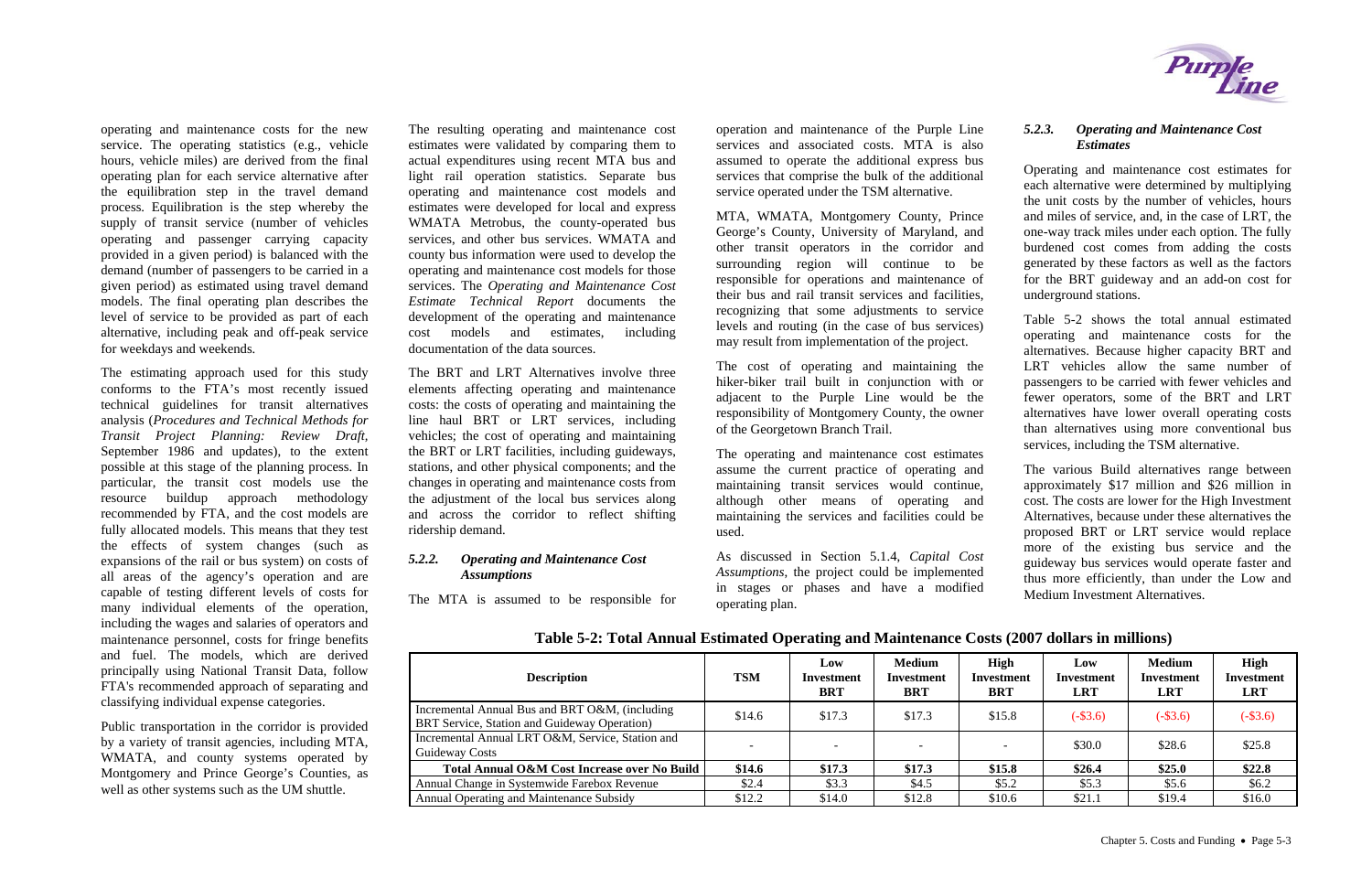

The Silver Spring/Thayer Avenue and Preinkert/ Chapel Drive design options would have no appreciable difference in operating costs from the alternatives for which they are being considered.

The Medium Investment BRT variation via Jones Bridge Road, would have an estimated operating and maintenance cost in 2007 dollars of \$17,300,000, which is the same as the basic Low and Medium Investment BRT alternatives while the other variation, Medium Investment BRT extended to Medical Center, would have an estimated capital cost in 2007 dollars of \$18,300,000.

### *5.2.4. Farebox Revenues*

Farebox revenues are those that are collected from passengers using the transit services for making trips. People use a variety of means to pay fares, including cash, tokens, passes, and electronic farecards. Passes and farecards for multi-trip, or weekly and monthly periods are typically purchased at a discount. Fares revenues include both fares at the initial boarding of the trip as well any transfer costs. For the purposes of this analysis, the operator of the Purple Line would be the MTA.

With the increase in systemwide transit users forecasted for the alternatives, the increase in systemwide farebox revenues relative to the 2030 No Build are presented in Table 5-2.

#### *5.2.5.Operating Subsidy*

Annual operating and maintenance costs in excess of the annual farebox revenues would require a subsidy from some combination of state and local sources. [Table 5-2](#page-2-0) shows the forecasted annual operating subsidies for each of the alternatives.

#### *5.2.6.Financial Strategy*

This section summarizes the current strategy for funding and financing a project that may emerge from this Alternatives Analysis. It provides background information regarding transportation revenue and expenditures in Maryland, and places the project in the context of the state's transportation budgeting and capital planning process. The portion of the Purple Line between Bethesda and Silver Spring (the earlier Georgetown Branch Transitway/Trail Project) is included as a project in the MWCOG Constrained Long Range Plan (CLRP). The portion between Silver Spring and New Carrollton is defined as a study. The State Transportation Improvement Program/ Consolidated Transportation Improvement Plan (STIP/CTP) includes funding for ongoing planning through 2010 for the Purple Line.

### *5.2.7. Transit Funding In Maryland*

The MTA is unusual as a transit agency in that it is part of the Maryland Department of Transportation (MDOT) and the non-federal share of transit expenditures, both capital and operating, is funded by the State. Transit is one of several modes that are funded using the Maryland Transportation Trust Fund (TTF). The TTF was created in 1971 to provide a dedicated source of revenues to support state transportation. The fund supports all of the department's activities, including debt service, modal agency operations, and capital projects.

All state revenues for transportation are collected through the TTF, including taxes, user fees and charges, bond proceeds, federal aid, and operating receipts. Highway toll revenues are collected by the Maryland Transportation Authority.

Several sources of revenues make up the TTF. They include the following:

- Motor vehicle fuel taxes of 23.5 cents per gallon of gasoline, 24.25 cents per gallon of diesel fuel, and 7 cents per gallon of aviation fuel
- Motor vehicle registration and other fees
- Motor vehicle title tax of 5 percent of the fair market value of new and used vehicle sales and those of new residents
- Corporate income tax  $-21$  percent of the State's 7 percent corporate income sales tax
- Beginning in 2009, 6.5 percent of the 6 percent state sales and use tax will be dedicated to the TTF and is estimated to be \$1.6 billion over the 6-year period covered by the MDOT capital program
- Operating revenues from transit fare boxes, Maryland Port Authority terminal operations, Maryland Aviation Administration flight activities, fees, parking, and concessions
- Federal funds authorized by the U.S. Congress. The Safe, Accountable, Flexible, Efficient Transportation Equity Act: A Legacy for Users (SAFETEA-LU) legislation authorized \$720 million in annual funds to MDOT, \$580 million in highway programs and \$140 million in transit funds.

The TTF is predominantly comprised of motor vehicle and other user fees. These offer a stable source of revenue for MDOT, a source that consistently grows at a modest rate each year. However, because the motor vehicle fuel tax is a flat fee, rather than charged as a percentage of retail prices, revenues from that source do not grow with inflation. Figure 5-1 shows how the TTF works.

### **Figure 5-1: Transportation Trust Fund Overview**



Allocation of TTF funds is determined by the Maryland Secretary of Transportation and approved by the Governor and the Maryland General Assembly. A target fund balance of \$100 million is maintained to provide for MDOT's working cash flow requirements.

Maryland is considering a number of major transit capital investments in addition to the Purple Line, including the Red Line Corridor in Baltimore, the Corridor Cities Transitway in Montgomery County, and a major MARC expansion (the commuter rail system in Maryland serving the Baltimore-Washington area). In addition, high priority is being given to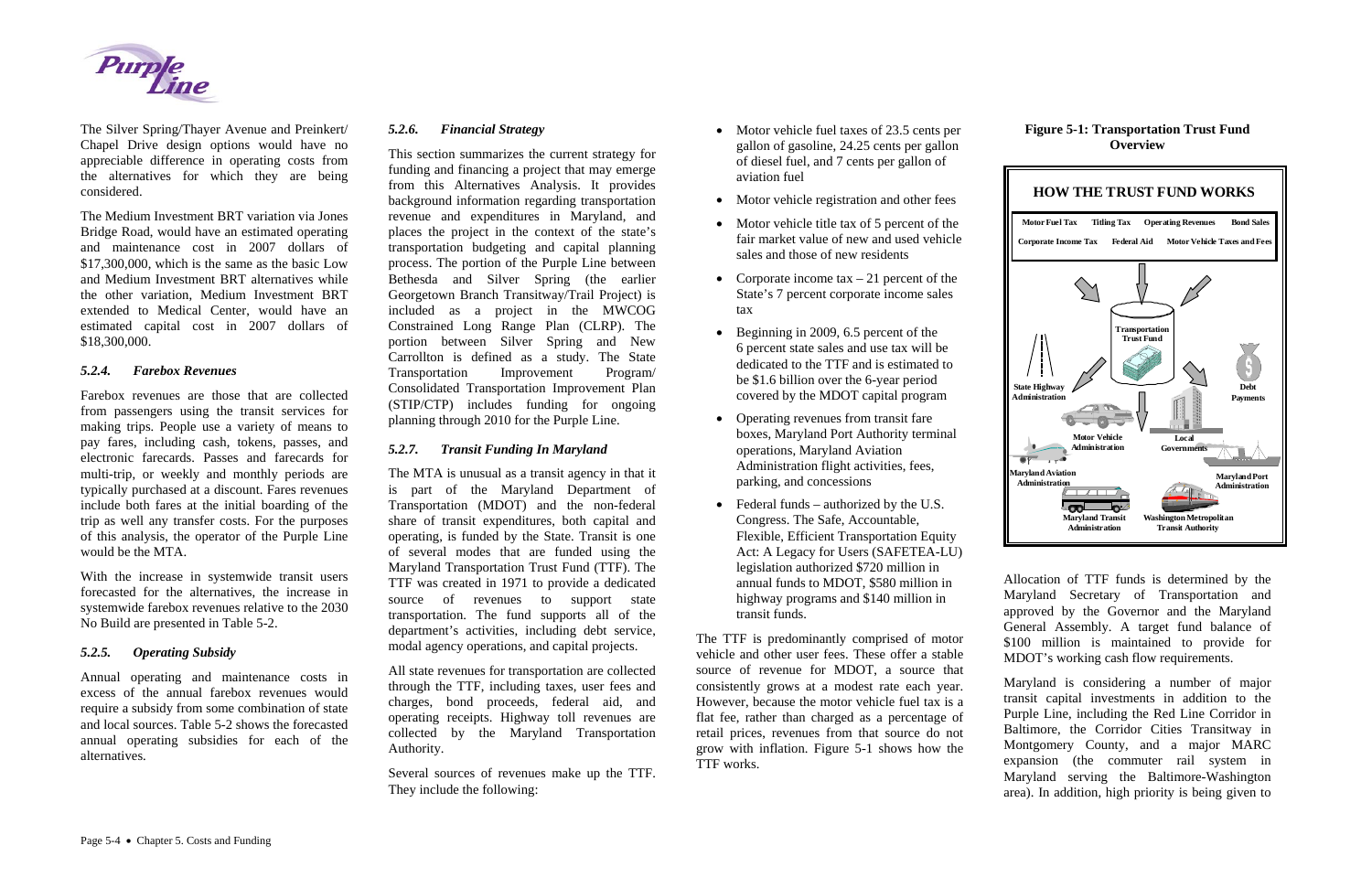existing transit system preservation and rehabilitation. Along with transit needs, substantial funding needs exist for highways and other transportation systems supported by the TTF, which will require decisions regarding revenue increases for the TTF, other sources of revenue, and prioritization regarding the scale and timing of the transit projects.

Figure 5-2 illustrates the annual TTF revenue from 1988 to 2007. The last time the 23.5 cent per gallon gas tax was raised in Maryland was 1992. Revenues in the TTF, although growing at a relative steady rate, were simply not keeping up with the State's transportation needs. An increase in motor vehicle registration and titling fees in 2004 helped replenish trust fund revenues starting in FY 2005. However, even with these increases, estimates by MDOT projected a potential \$1.5 billion transportation-funding shortfall by 2008 and a \$40 billion shortfall over the next twenty years. This projected shortfall is attributed in particular to growth in the transportation system and system demand, as well increased needs for maintenance to the aging existing infrastructure, including bridges, roads, and transit rolling stock and facilities.

In a Special Session of the Maryland General Assembly held in late 2007, the General Assembly passed and Governor O'Malley signed a combination of revenue enhancements that increased TTF revenues by more than \$400 million a year. These funds have been programmed in the 2008 Consolidated Transportation Program (CTP) that allocates funding to capital projects for FY 2008–2013. A substantial portion of the revenue increase was dedicated to the Maryland transit program. The Purple Line received a commitment of \$100 million of the revenues from the increase in the FY 2008–2013 CTP. This money should be sufficient to take the project through completion of Preliminary Engineering and into Final Design.

Historically, transit has received approximately 35 percent of the TTF over a given six-year capital program. In FY 2007, transit accounted for 25.3 percent of the TTF expenditures with 18.6 percent allocated to MTA and 6.7 percent allocated to WMATA.

Given the State's growth plan for transit in Maryland, including consideration of implementation of three major capital investment projects (the Purple Line, the Corridor Cities Transitway, and the Red Line Corridor), the MDOT is developing a plan that combines the staggering and phasing of projects with a program to capture additional revenues from local governments. The intent is to have funds

available to meet capital and operating costs of the New Starts projects, as well as a range of additional system enhancements to improve system preservation and operations of the existing transit system and its general operating obligations.

This strategy is in the process of being developed by MDOT, along with a specific plan to implement it. Once the details of the revenue enhancements are available and decisions are made regarding the specific levels of investments in the various corridors, MTA would specify an exact plan for funding this project. Once that information is available, MTA would develop a strategy for funding this project through construction, ensuring the availability of funds for operating this new investment while maintaining the quality of operations and

maintenance for the remainder of its transit systems.

Beyond state funds, the remainder of the funding would come from federal, county, and possibly private-sector sources. It is expected that Montgomery and Prince George's Counties would provide capital funds for construction of the Purple Line in addition to right-of-way contributions, easements, and ancillary roadway and trail facilities.

#### *5.2.8.Montgomery County Funding*

Montgomery County is a member jurisdiction of WMATA through the Washington Suburban Transit Commission (WSTC). The WSTC was created in 1965 by the General Assembly of Maryland and the Transit Authority through an interstate compact among Maryland, Virginia, and the District of Columbia, with the consent of





WMATA provides Metrobus and Metrorail service to Montgomery County, as well as the remainder of the Washington region. Mass transit has become an integral part of the transportation network of the county with present services provided via a number of Metrobus routes and Metrorail Red Line.

In 1980, the federal legislation authorizing funding for the Metrorail system required the local governments in the Washington region to develop a "stable and reliable" source of funding for the local costs required to build and operate mass transit systems. Montgomery County satisfied that requirement because it had already, in 1965, established a Mass Transit Facilities Fund that receives revenue from both a county real estate tax dedicated to transit, and state aid.

Proceeds from the local property tax are currently the main source of funding for the mass transit program which goes to funding local bus service, including Ride On bus service, and the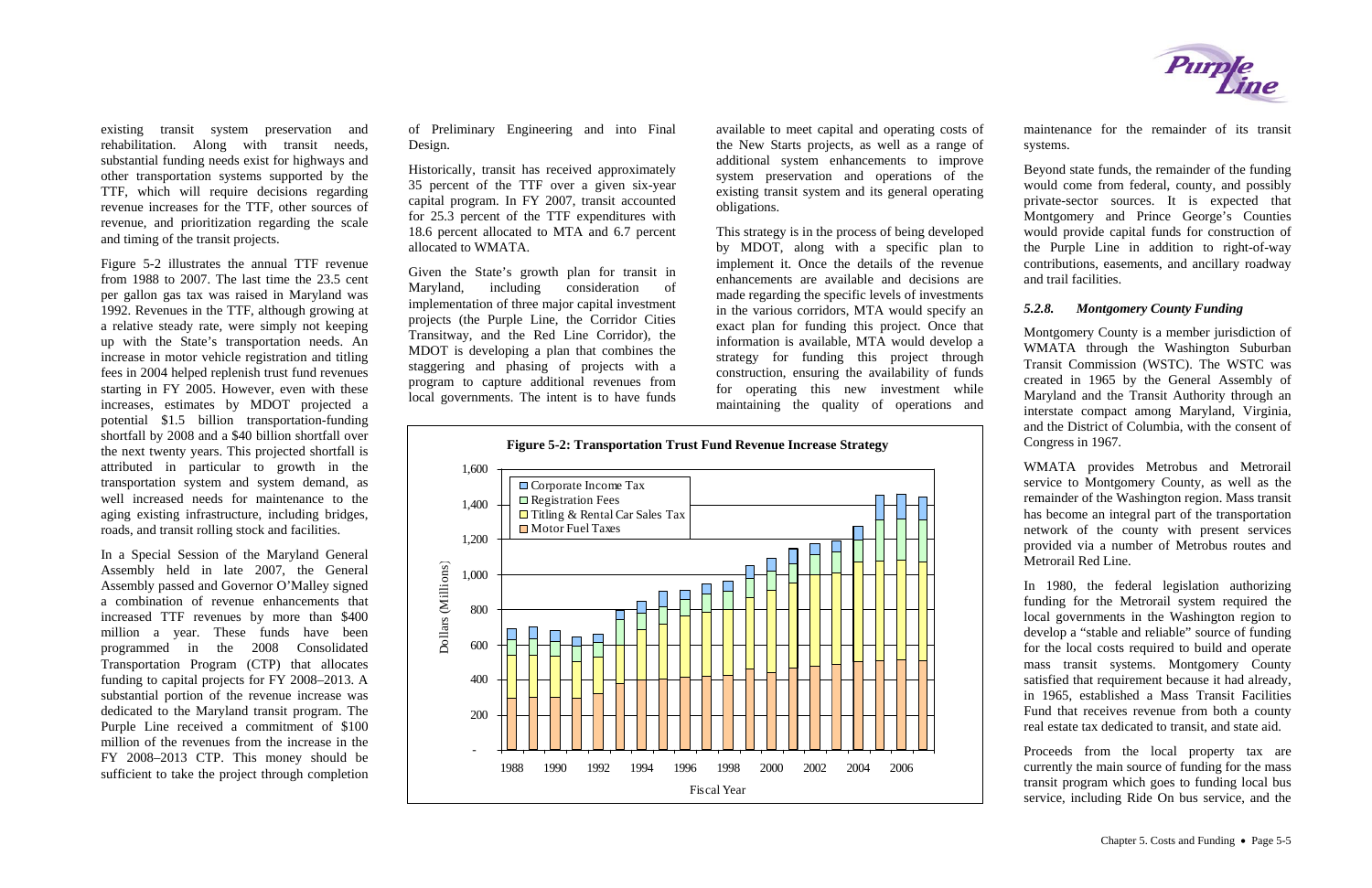

county's local share of WMATA's capital and operating costs, bus operations, rail operations, and debt service.

#### *5.2.9.Prince George's County Funding*

Prince George's County is also a member jurisdiction of WMATA through the WSTC. Like Montgomery County, Prince George's County, in 1982, established a mass transit special revenue fund which receives revenues from the state real property tax grant revenue sharing program. Additional county funding is also provided through its general fund.

Proceeds from the local property tax are currently the main source of funding for the mass transit program which goes to funding local bus service, including TheBus, and the county's local share of WMATA's capital and operating costs, bus operations, rail operations, and debt service.

### *5.2.10. Potential Private-Sector Funding*

The private sector is a potential source of funding, especially in areas that are undergoing land development changes or expected to in the future, especially in concert with the possible Purple Line Locally Preferred Alternative. The Federal Transit Administration (FTA) has adopted policies that give special interest and preference to transit projects involving private sector participation. This includes station area joint development projects and private value capture financing techniques to assist in funding the capital or operating and maintenance costs of transportation improvements. Joint development is any development that is physically or functionally related to transit station areas. Value capture is the technique or mechanism used to "capture" a portion of the incremental value created on land and improvements associated with the transit system.

*Right-of-Way Contributions* – This category includes the contribution of privately- or publicly-owned land that is needed for the transit improvement's right-of-way, station areas, or support facilities.

MDOT, WMATA, Montgomery County, and Prince George's County have recent experience in both joint development and value capture mechanisms. Specific policies and value capture mechanisms utilized by MDOT include leasing of transit agency-owned land for air rights development; right-of-way contributions; developer "in-kind" contributions; and space lease arrangements. WMATA derives significant value capture revenues through leasing transitowned property for air rights development and has also obtained limited revenues through developer cost sharing arrangements and connector fees. Montgomery County and Prince George's County have many of the zoning and policy tools in place to promote station area development (i.e., transit district overlay zone process) and is experienced in determining the pro rata share of the cost for off-site facilities that developers must proffer in transit districts.

A variety of joint development and value capture mechanisms offer the potential to contribute to the capital and operation and maintenance and funding of the Purple Line.

*Transit District Overlay Zone (TDOZ)* – This mechanism has been established in Montgomery County and Prince George's County to promote coordinated and integrated development schemes around transit stations through the District Overlay Zoning process. A designated transit districts includes specific land uses and densities for areas around transit stations including the distance from the station locations.

*Developer Dedication/Proffers* – This category includes the amount developers might be willing to pay for off-site facility improvements associated with transit station area development. The amount of potential proffers is based upon the increase in residual land value that is expected to occur as zoning allows developers to build at a higher density than would otherwise occur.

*Developer Payment in Lieu of Parking* – This mechanism involves reducing parking requirements, often by approximately one space per 1,000 square feet of commercial office development at station areas. Payments in lieu of parking are usually negotiated on a case-by-case basis with developers and include a fairly complex formula for determining the cost benefit of a parking reduction. At the King Street Metrorail Station in Alexandria, the City, for example, has required developers to make payments to the City in the amount which effectively equates to about two-thirds of the cost savings.

*Benefit Assessments* – This value capture mechanism focuses on commercial development within transit station areas and assumes that the transit system will have a positive effect on achievable lease rates as market image is enhanced and tenant demand rises. The value capture works on the premise that the increased value created by induced lease rates is split between the transit agency or local jurisdiction and the developer through the establishment of a benefit assessment tax, which would likely be assessed on a per-square-foot basis of commercial floor area.

*Air Rights Development Revenues* – Air rights revenues include ground lease revenues, developer dedication/proffers, payments in lieu of parking, and benefit assessments (as described previously).

While there are no committed sources or amounts of capital or operating and maintenance funds support from these private sector sources, the MTA, Montgomery County, Prince George's County, and the Maryland-National Capital Park and Planning Commission will continue to look for private sector funding opportunities.

Private-sector funding contributions would most likely come from development projects adjacent to certain Purple Line stations, particularly Bethesda (existing Metrorail Station), Connecticut Avenue at the Georgetown Branch right-of-way, Silver Spring Transit Center (existing Metrorail/MARC Station), Fenton Street, Arliss Street, Takoma-Langley Transit Center, University of Maryland – East Campus, College Park (existing Metrorail/MARC station), River Road, and New Carrollton (existing Metrorail/MARC/ Amtrak station). Contributions are typically targeted toward stations and enhancements along the alignment.

### *5.2.11. Federal Aid*

The U.S. Department of Transportation is a prime source of funding major transportation infrastructure construction, especially for interstate highways and transit. The principal source for transit is the FTA's New Starts program discussed below. A number of other federal programs have the potential to provide some funding for enhancements and associated components of a Purple Line Locally Preferred Alternative and will be explored further once the Locally Preferred Alternative is selected.

### **New Starts**

The FTA's discretionary Section 5309 New Starts program is the federal government's primary financial resource for supporting locally planned, implemented, and operated major transit capital investments. The New Starts program funds new, and extensions to existing, fixed guideway systems, including commuter rail, light rail, heavy rail, BRT, trolleys, and ferries. For the five-year period FY 2005 - FY 2009, the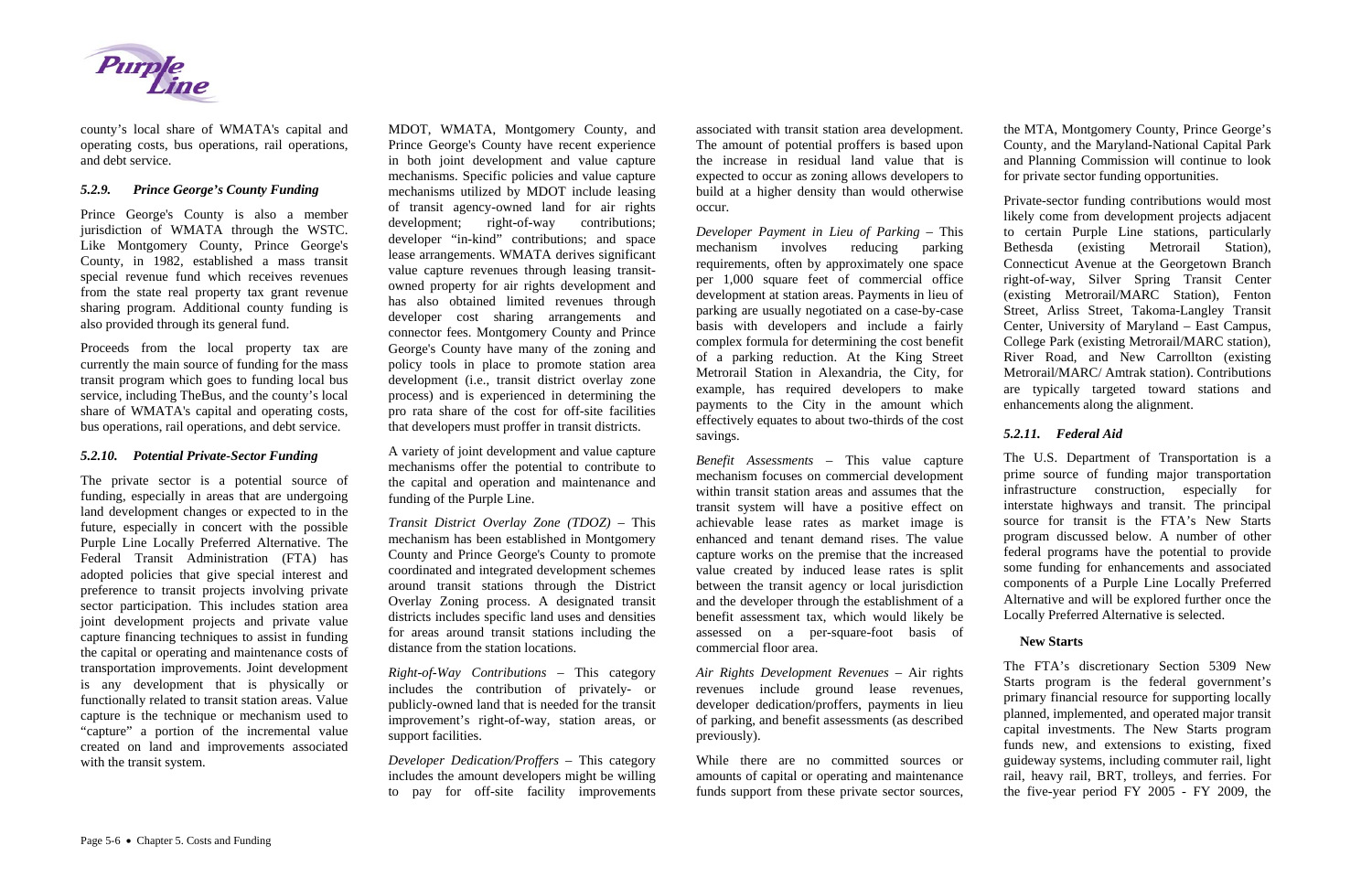New Starts program is authorized at \$7.4 billion (\$1.5 billion per year average). The New Starts program is funded at about 16 percent of the total federal transit funding for FY 2005 – FY 2009 (\$45.3 billion). To qualify for federal funding, New Starts projects must be authorized by the U.S. Congress in the Surface Transportation Authorization Act, which occurs every five or six years. The current authorization act (SAFETEA-LU) is in effect through FY 2009. The allocation of federal funds for specific transit New Starts projects occurs in the annual Transportation Appropriations Act. Congress earmarks transit New Starts discretionary funds to various projects throughout the country. The bulk of projects that obtain federal transit discretionary funding earmarks are those projects that are in FTA's Full Funding Grant Agreement (FFGA) process. In fact, FTA's FY 2007 budget request to Congress includes \$1.228 billion (92 percent of the total request) for New Starts projects in the FFGA pipeline and \$102 million for other projects (8 percent).

Due to intense competition for federal transit funding, the federal share for New Starts projects has steadily declined over the past 10 years. Although the law allows an 80 percent federal share for New Starts projects, the trend has been to limit federal funds to around 50 percent. Funding for transit projects in Maryland is an excellent example of this change in that the original Washington Metrorail system received 100 percent federal funding. When the Baltimore Metro was built, it received 90 percent federal funding. In the 1990s when the Baltimore Central Light Rail Line Phase 2 was built, it received 80 percent federal funding, while the recently completed Largo extension of the Metrorail received 60 percent federal funding. Because requests for this funding assistance far outstrip the available funds, projects from around the country compete against each other for funds. In recent fiscal years, the Congressional

- Mobility improvements (travel time savings, low-income households served)
- Environmental benefits
- Operating efficiencies (operating cost per mile)
- Cost-effectiveness (transportation system user benefits)
- Transit-supportive land use patterns, policies, and programs
- Local financial commitment
- Economic Development

Appropriation Committee has been limiting the federal share to 50 percent and nearly all project requests for federal assistance are in this range.

For transit projects seeking federal funds, the agency sponsoring a locally selected transit project submits a "New Starts Criteria" package to FTA to get the project into the "funding pipeline." This package is first developed after the Alternatives Analysis is completed and a Locally Preferred Alternative is selected, prior to the request to enter the Preliminary Engineering phase. The package provides information describing the proposed project and information about a number of criteria used to rate the project against other projects from around the country competing for the limited pool of New Starts funds. These criteria include the following:

Under SAFETEA-LU (August 2005), a five level scale of "High," "Medium-High," "Medium," "Medium-Low," and "Low" is established for overall project rating, as well as for individual criteria. Only those projects rated "Medium" or higher, overall, may be advanced through the New Starts project development process or be recommended for funding. A "Medium" overall rating requires a rating of at least "Medium" for both project justification and local financial commitment, and if a project receives a "Low"

rating for either project justification or local financial commitment, it will receive a "Low" overall rating. FTA further notes that it will not generally recommend for funding any project that does not achieve a rating of at least "Medium" for cost effectiveness. A project must receive an overall rating of at least "Medium" to be admitted into Preliminary Engineering or Final Design, or to receive a funding recommendation. FTA no longer rates projects as Highly Recommended, Recommended or Not Recommended for funding. Projects must still go through the administrative and political steps of the Executive and Congressional budget and appropriations processes.

Another key variable is the local financial commitment, which focuses on the availability and reliability of local funding sources for capital construction and operating and maintenance costs, as well as the overall amount and share of project cost being requested from the federal Section 5309 program. Maryland has historically rated very well in these areas.

A project emerging out of an Alternatives Analysis phase with a selected Locally Preferred Alternative that is in the state's CLRP is eligible to submit a "Request to Initiate Preliminary Engineering." During the Preliminary Engineering phase, the project will complete detailed planning and conduct Preliminary Engineering, complete the federal and state environmental review processes (environmental impact statement), and prepare project management and financial plans. At the completion of the Preliminary Engineering phase, the New Starts Criteria package for the project is updated and submitted for rating and recommendation. After receiving a New Starts rating from FTA, the project would submit a "Request to Initiate Final Design." In this phase, final construction plans are developed, and property acquisition and construction and

**Purple**<br>Line

equipment procurement occur that eventually lead to the start of operations. A key element of this phase is negotiating an FFGA between the sponsoring agency and FTA regarding the amount and payout schedule for the federal share of funds.

The Purple Line, Red Line Corridor, and the Corridor Cities Transitway are potential New Starts projects. None of these projects has selected a Locally Preferred Alternative, and therefore have not yet submitted a New Starts Criteria package to FTA for rating. Since these projects have not been rated, they are not officially in the New Starts pipeline and have yet to submit a "Request to Initiate Preliminary Engineering." The Purple Line and the Red Line Corridor Transit Study are in the Alternatives Analysis phase, and the Corridor Cities Transitway project is at the stage of updating its environmental documentation and, subsequently, selecting the Locally Preferred Alternative for the transit component of the project. All have entered the federal environmental process, NEPA.

The current SAFETEA-LU authorizing legislation expires in FY 2009, at which time it is expected that a successor authorizing legislation would be passed by Congress and signed into law. The candidate Maryland New Starts projects, including the Purple Line, would be seeking capital funding authorized in this successor legislation.

## *5.2.12. Capital Funding Strategy*

A number of decisions will affect the amount and timing of the funding required for building and operating the Purple Line. First is the decision on the Locally Preferred Alternative, which will establish the overall level of capital funding needed. It is possible that the Locally Preferred Alternative may be a modification of an alternative considered in this AA/DEIS in terms